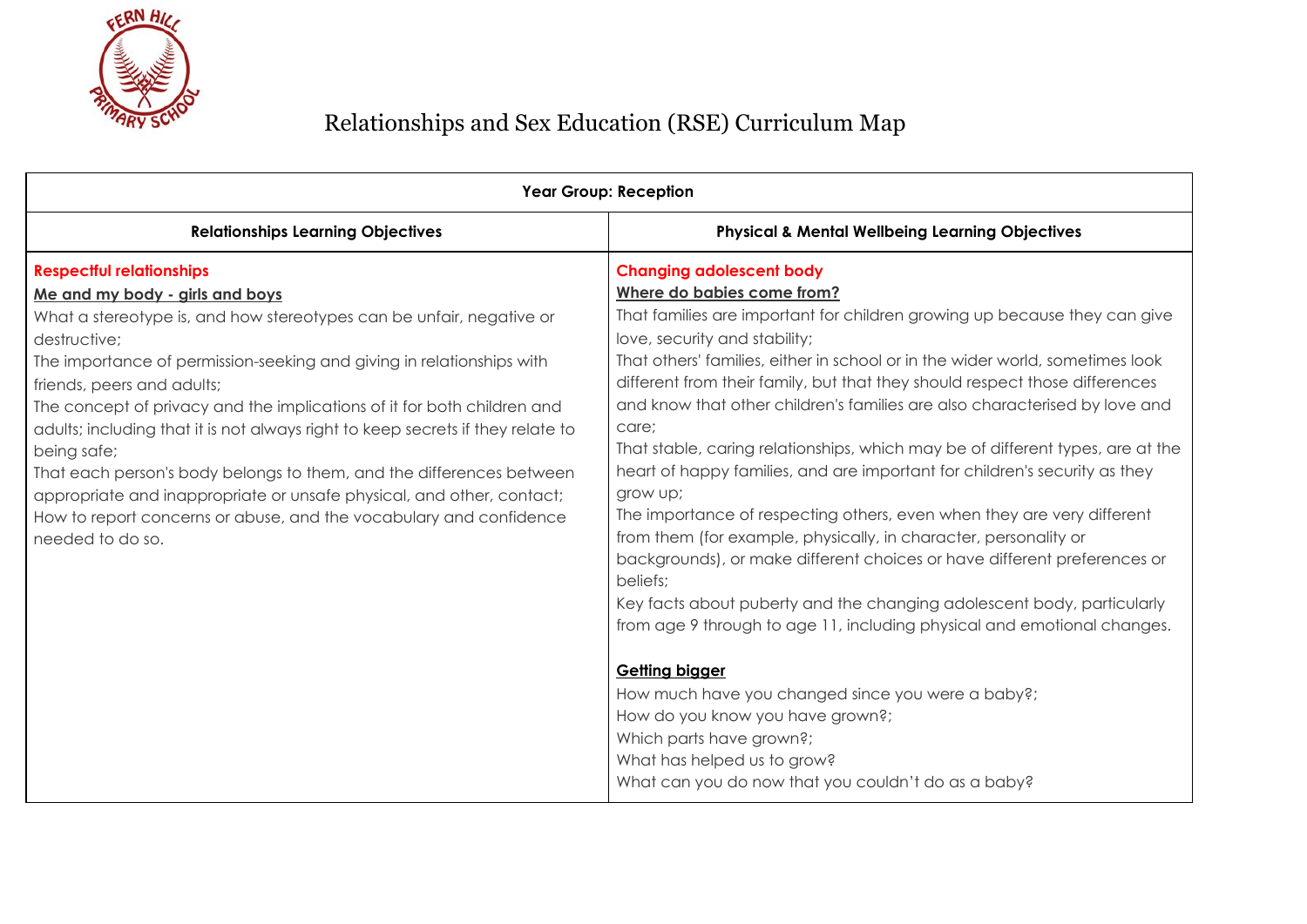| Year Group: Year 1                                                                                                                                                                                                              |                                                                                                                                           |
|---------------------------------------------------------------------------------------------------------------------------------------------------------------------------------------------------------------------------------|-------------------------------------------------------------------------------------------------------------------------------------------|
| <b>Relationships Learning Objectives</b>                                                                                                                                                                                        | <b>Physical &amp; Mental Wellbeing Learning Objectives</b>                                                                                |
| Families and people who care for me<br>Same or different?                                                                                                                                                                       | <b>Mental wellbeing</b><br><b>Feelings and bodies</b>                                                                                     |
| Identify the differences and similarities between people;<br>Empathise with those who are different from them;                                                                                                                  | Recognise that people's bodies and feelings can be hurt;<br>Suggest ways of dealing with different kinds of hurt.                         |
| Begin to appreciate the positive aspects of these differences.                                                                                                                                                                  | <b>Harold loses Geoffrey</b><br>Recognise the range of feelings that are associated with loss.                                            |
| Who are our special people?                                                                                                                                                                                                     |                                                                                                                                           |
| Identify some of the people who are special to them;                                                                                                                                                                            | <b>Changing adolescent body</b>                                                                                                           |
| Recognise and name qualities that make a person special to them.                                                                                                                                                                | Taking care of a baby<br>Understand some of the tasks required to look after a baby;                                                      |
| <b>Good or Bad Touches? (NSPCC PANTS)</b>                                                                                                                                                                                       | Explain how to meet the basic needs of a baby, for example, eye contact,                                                                  |
| Understand and learn the PANTS rules;                                                                                                                                                                                           | cuddling, washing, changing, feeding.                                                                                                     |
| Name and know which parts should be private;                                                                                                                                                                                    | <b>Vocabulary: Breast</b>                                                                                                                 |
| Explain the difference between appropriate and inappropriate touch;                                                                                                                                                             |                                                                                                                                           |
| Understand that they have the right to say "no" to unwanted touch;                                                                                                                                                              | Then and now                                                                                                                              |
| Start thinking about who they trust and who they can ask for help.                                                                                                                                                              | Identify things they could do as a baby, a toddler and can do now;<br>Identify the people who help/helped them at those different stages. |
| <b>Surprises and Secrets</b><br>Explain the difference between a secret and a nice surprise;<br>Identify situations as being secrets or surprises;<br>Identify who they can talk to if they feel uncomfortable about any secret |                                                                                                                                           |
| they are told, or told to keep.                                                                                                                                                                                                 |                                                                                                                                           |
| Our special people balloons<br>Recognise that they belong to various groups and communities such as<br>their family;<br>Explain how these people help us and we can also help them to help us.                                  |                                                                                                                                           |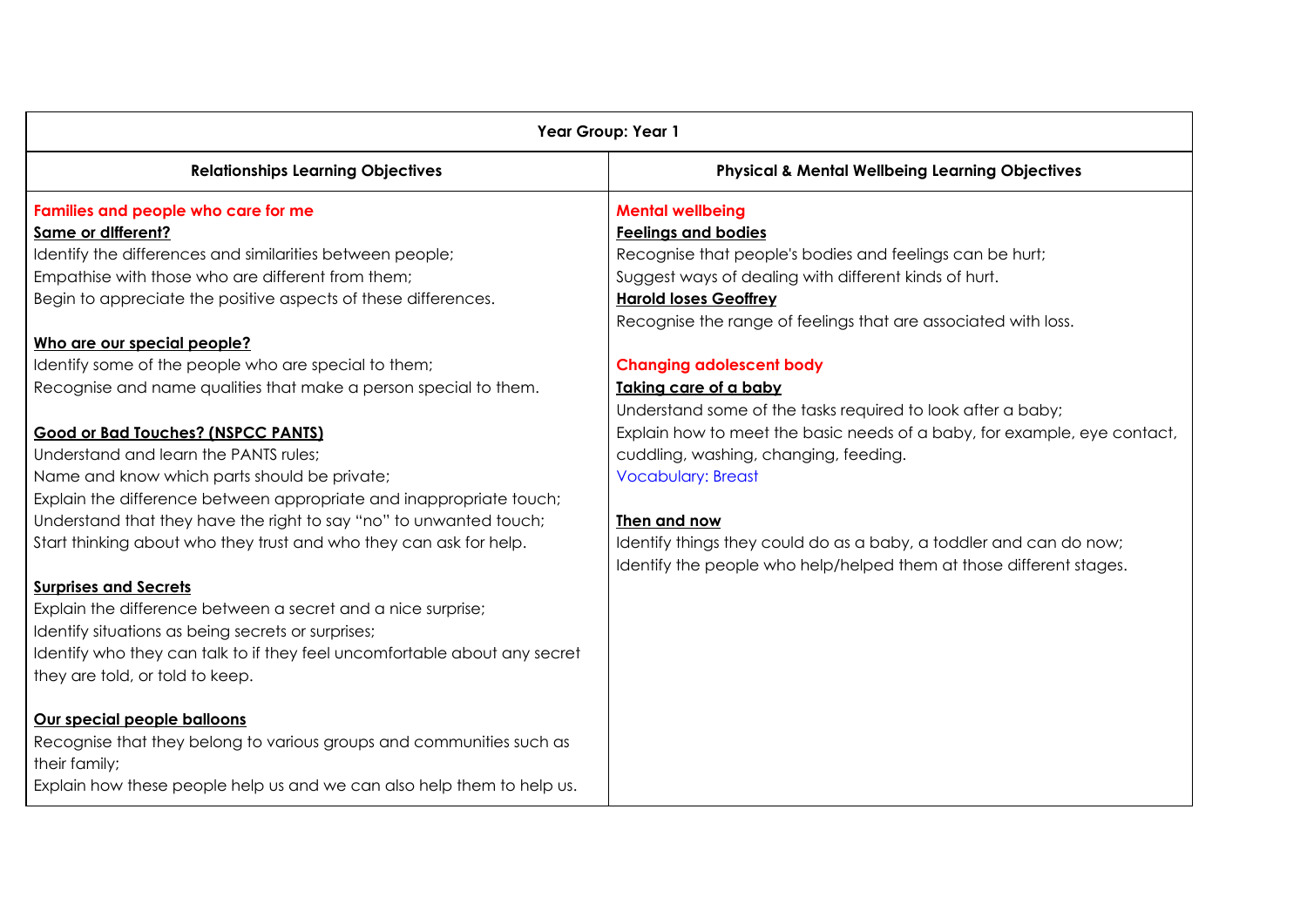# **Who can help? (1)**

Recognise emotions and physical feelings associated with feeling unsafe; Identify people who can help them when they feel unsafe.

# **Caring friendships**

# **Good Friends**

Identify simple qualities of friendship; Suggest simple strategies for making up.

# **Being safe**

## **Thinking about feelings**

Recognise how others might be feeling by reading body language/facial expressions;

Understand and explain how our emotions can give a physical reaction in our body (e.g. butterflies in the tummy etc.).

# **Our feelings**

Identify a range of feelings; Identify how feelings might make us behave; Suggest strategies for someone experiencing 'not so good' feelings to manage these.

## **Keeping privates private**

Identify parts of the body that are private; Describe ways in which private parts can be kept private; Identify people they can talk to about their private parts.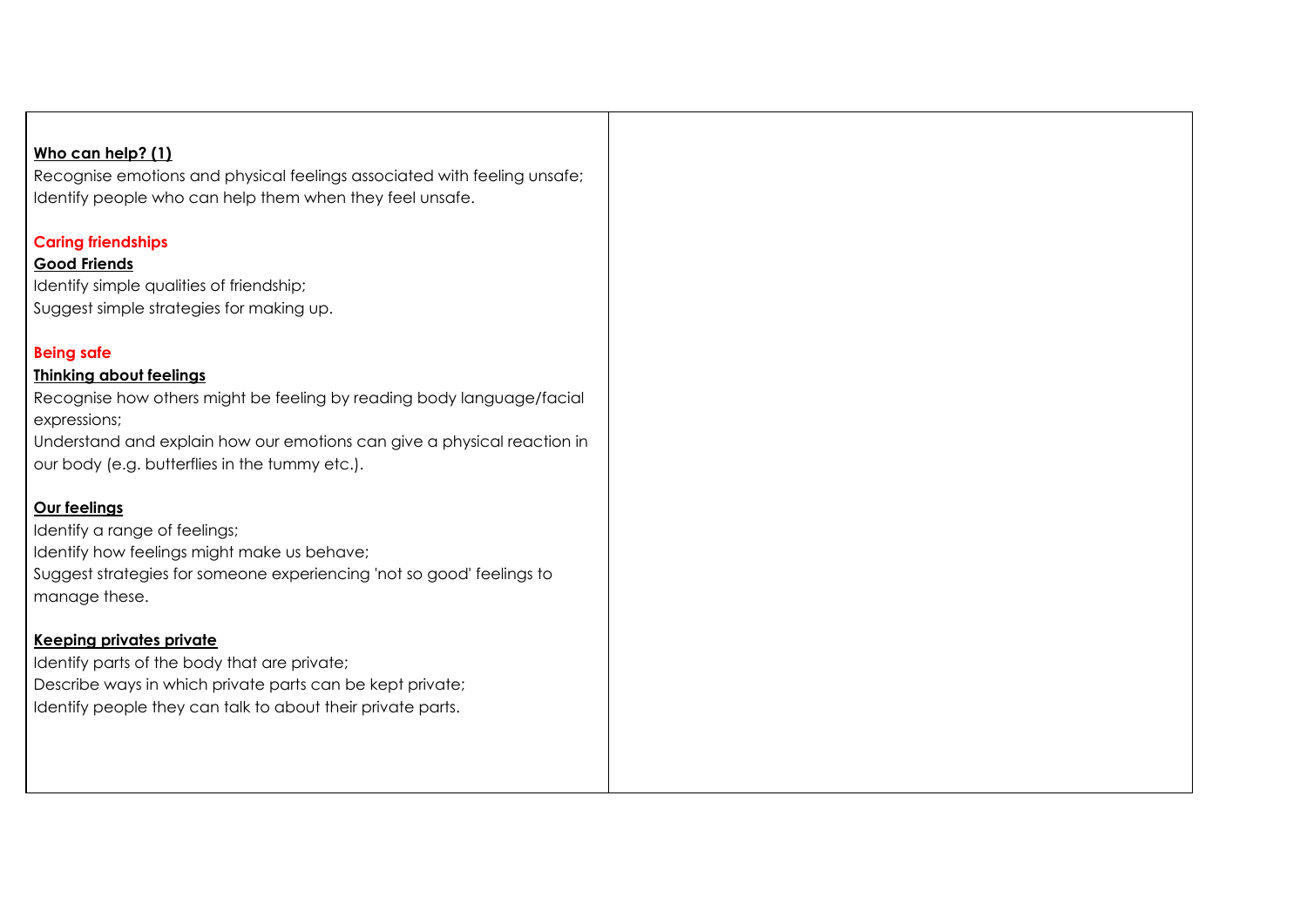| <b>Year Group: Year 2</b>                                                                             |                                                                                                                                     |
|-------------------------------------------------------------------------------------------------------|-------------------------------------------------------------------------------------------------------------------------------------|
| <b>Relationships Learning Objectives</b>                                                              | <b>Physical &amp; Mental Wellbeing Learning Objectives</b>                                                                          |
| Families and people who care for me                                                                   | <b>Mental wellbeing</b>                                                                                                             |
| My special people                                                                                     | How are you feeling today?                                                                                                          |
| Identify people who are special to them;                                                              | Use a range of words to describe feelings;                                                                                          |
| Explain some of the ways those people are special to them.                                            | Recognise that people have different ways of expressing their feelings;<br>Identify helpful ways of responding to other's feelings. |
| <b>Respectful relationships</b>                                                                       |                                                                                                                                     |
| What makes us who we are?                                                                             | Let's all be happy!                                                                                                                 |
| Identify some of the physical and non-physical differences and similarities<br>between people;        | Recognise, name and understand how to deal with feelings (e.g. anger,<br>loneliness);                                               |
| Know and use words and phrases that show respect for other people.                                    | Explain where someone could get help if they were being upset by<br>someone else's behaviour.                                       |
| How do we make others feel?                                                                           |                                                                                                                                     |
| Recognise and explain how a person's behaviour can affect other people.                               | <b>Changing adolescent body</b>                                                                                                     |
|                                                                                                       | Haven't you grown!                                                                                                                  |
| I don't like that!                                                                                    | Identify different stages of growth (e.g. baby, toddler, child, teenager,                                                           |
| Recognise that body language and facial expression can give clues as to                               | adult);                                                                                                                             |
| how comfortable and safe someone feels in a situation:                                                | Understand and describe some of the things that people are capable of at                                                            |
| Identify the types of touch they like and do not like;                                                | these different stages.                                                                                                             |
| Identify who they can talk to if someone touches them in a way that makes                             |                                                                                                                                     |
| them feel uncomfortable.                                                                              | My body, your body                                                                                                                  |
|                                                                                                       | Identify which parts of the human body are private;                                                                                 |
| <b>Being safe</b>                                                                                     | Explain that a person's genitals help them to make babies when they are                                                             |
| Fun or not?                                                                                           | grown up;                                                                                                                           |
| Recognise that some touches are not fun and can hurt or be upsetting;                                 | Understand that humans mostly have the same body parts but that they                                                                |
| Know that they can ask someone to stop touching them;                                                 | can look different from person to person.                                                                                           |
| Identify who they can talk to if someone touches them in a way that makes<br>them feel uncomfortable. |                                                                                                                                     |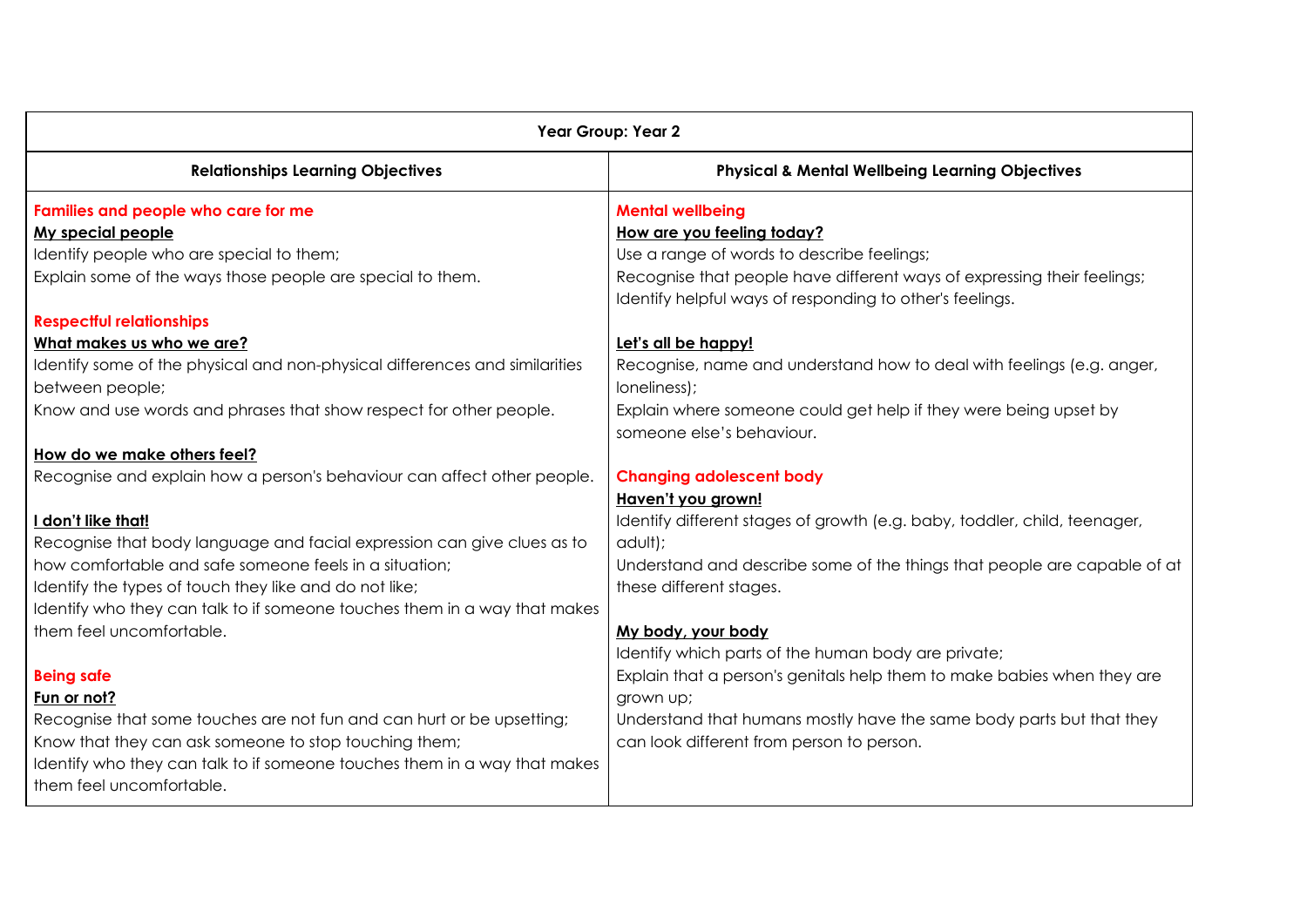## **Should I tell?**

Identify safe secrets (including surprises) and unsafe secrets; Recognise the importance of telling someone they trust about a secret which makes them feel unsafe or uncomfortable.

#### **Some secrets should never be kept**

Identify how inappropriate touch can make someone feel. Understand that there are unsafe secrets and secrets that are nice surprises;

Explain that if someone is being touched in a way that they don't like they have to tell someone in their safety network so they can help it stop.

## **Feeling safe**

Identify special people in the school and community who can help to keep them safe;

Know how to ask for help.

## **Respecting Privacy**

Explain what privacy means; Know that you are not allowed to touch someone's private belongings without their permission; Give examples of different types of private information.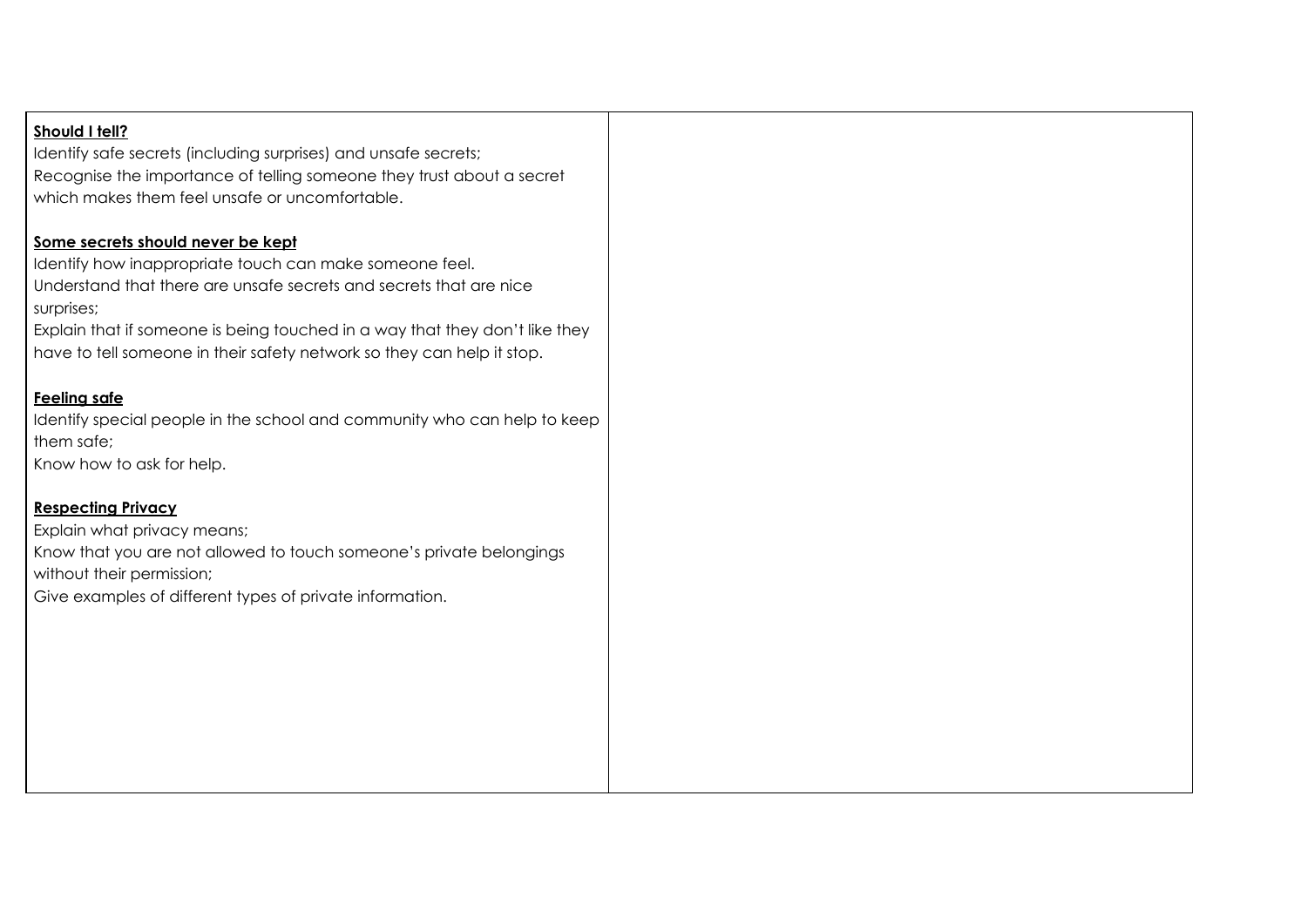| Year Group: Year 3                                                            |                                                                                       |
|-------------------------------------------------------------------------------|---------------------------------------------------------------------------------------|
| Families and people who care for me                                           | <b>Mental wellbeing</b>                                                               |
| <b>Family and friends</b>                                                     | My special pet                                                                        |
| Recognise that there are many different types of family;                      | Explain some of the feelings someone might have when they lose                        |
| Understand what is meant by 'adoption' 'fostering' and 'same-sex              | something important to them;                                                          |
| relationships.'                                                               | Understand that these feelings are normal and a way of dealing with the<br>situation. |
| Let's celebrate our differences!                                              |                                                                                       |
| Recognise the factors that make people similar to and different from each     |                                                                                       |
| other;                                                                        |                                                                                       |
| Recognise that repeated name calling is a form of bullying;                   |                                                                                       |
| Suggest strategies for dealing with name calling (including talking to a      |                                                                                       |
| trusted adult).                                                               |                                                                                       |
| <b>Caring friendships</b>                                                     |                                                                                       |
| Looking after our special people                                              |                                                                                       |
| Identify people who they have a special relationship with;                    |                                                                                       |
| Suggest strategies for maintaining a positive relationship with their special |                                                                                       |
| people.                                                                       |                                                                                       |
| <b>Relationship Tree</b>                                                      |                                                                                       |
| Identify different types of relationship;                                     |                                                                                       |
| Recognise who they have positive healthy relationships with.                  |                                                                                       |
|                                                                               |                                                                                       |
| <b>Friends are Special</b>                                                    |                                                                                       |
| Identify qualities of friendship;                                             |                                                                                       |
| Suggest reasons why friends sometimes fall out;                               |                                                                                       |
| Rehearse and use, now or in the future, skills for making up again.           |                                                                                       |
|                                                                               |                                                                                       |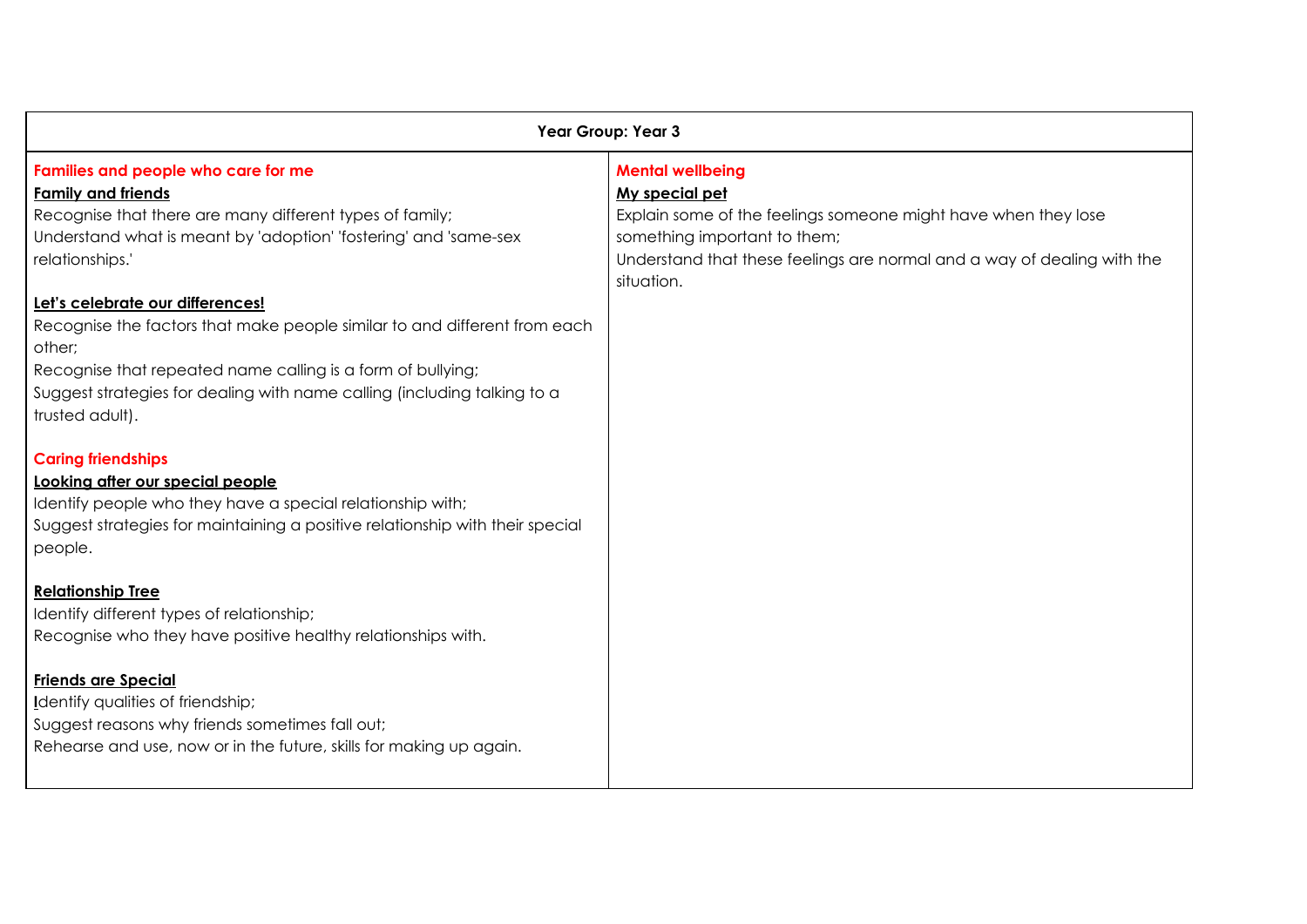# **Respectful relationships**

# **Zeb**

Understand and explain some of the reasons why different people are bullied;

Explore why people have prejudiced views and understand what this is.

# **None of your business!**

Know that our body can often give us a sign when something doesn't feel right; to trust these signs and talk to a trusted adult if this happens; Recognise and describe appropriate behaviour online as well as offline; Identify what constitutes personal information and when it is not appropriate or safe to share this; Understand and explain how to get help in a situation where requests for

images or information of themselves or others occurs.

## **Online relationships**

## **I am fantastic!**

Identify their achievements and areas of development; Recognise that people may say kind things to help us feel good about ourselves;

Explain why some groups of people are not represented as much on television/in the media.

## **Being safe**

## **Raisin Challenge (1)**

Demonstrate strategies for assessing risks; Understand and explain decision-making skills; Understand where to get help from when making decisions.

# **Body Space**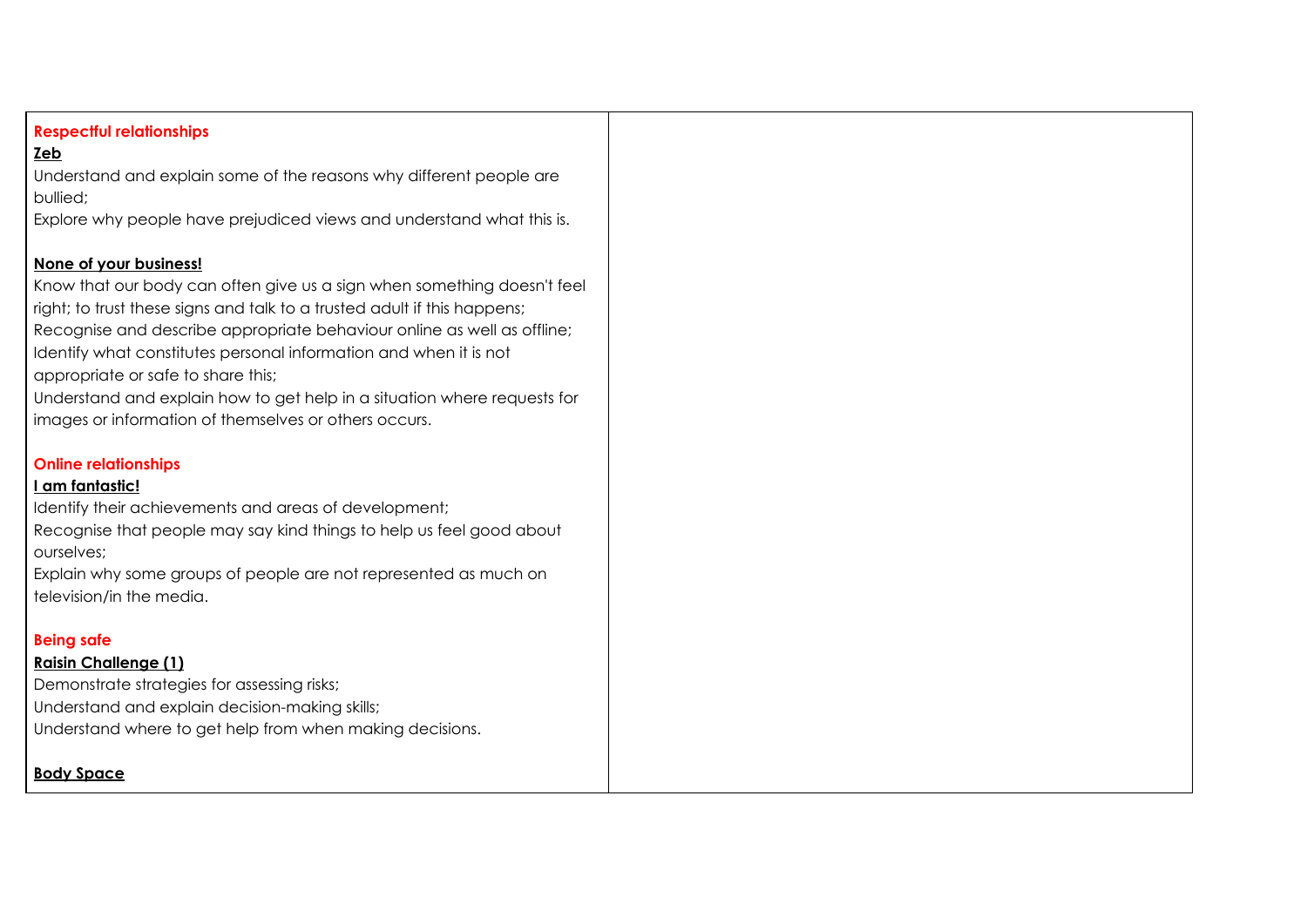Understand what is meant by the term body space (or personal space); Identify when it is appropriate or inappropriate to allow someone into their body space;

Rehearse strategies for when someone is inappropriately in their body space.

# **Secret or surprise?**

Define the terms 'secret' and 'surprise' and know the difference between a safe and an unsafe secret;

Recognise how different surprises and secrets might make them feel; Know who they could ask for help if a secret made them feel uncomfortable or unsafe.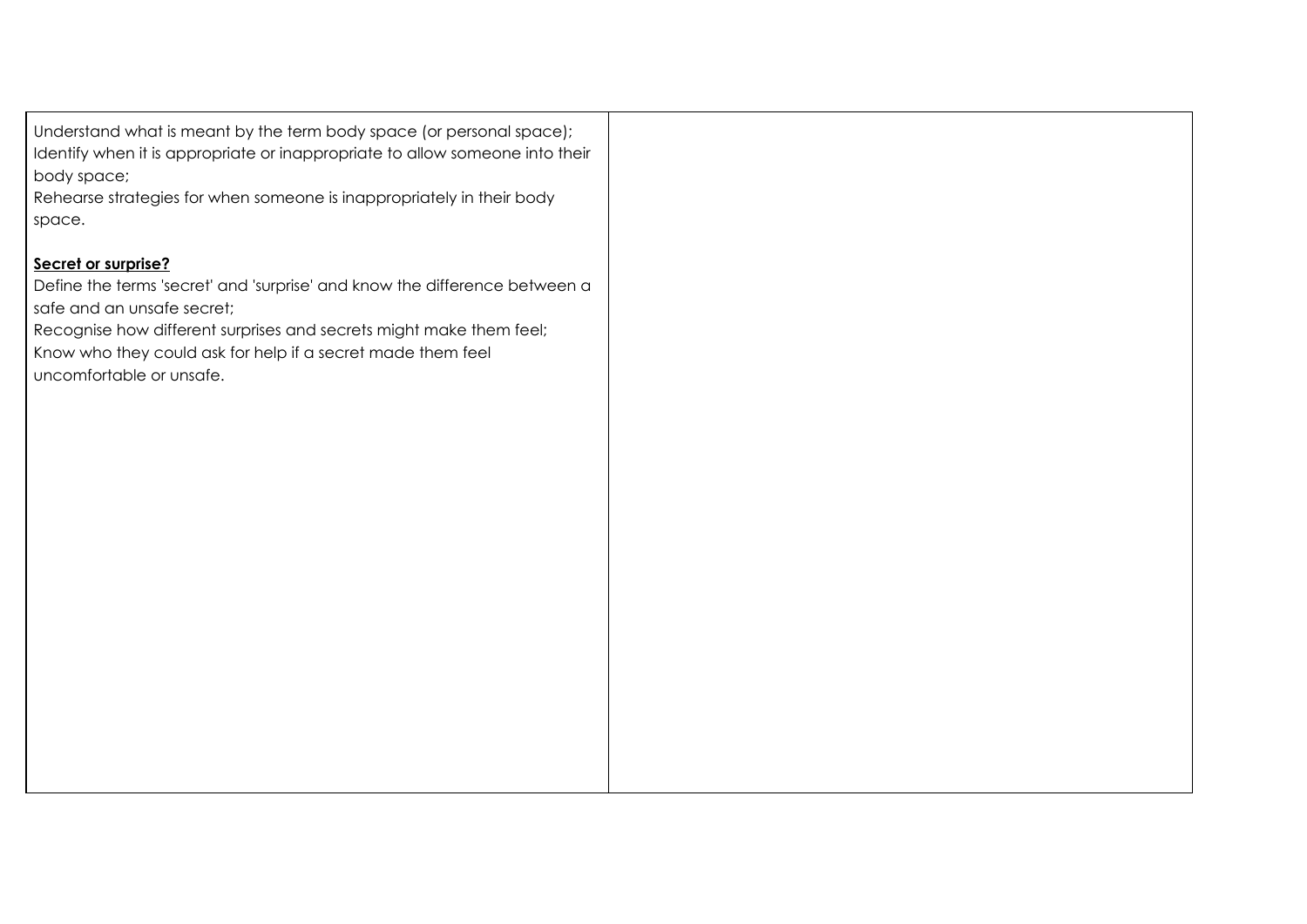| Year Group: Year 4                                                                                                                                                                                                                                                                                                                                                       |                                                                                                                                                                                                                                                                                                                                                   |  |
|--------------------------------------------------------------------------------------------------------------------------------------------------------------------------------------------------------------------------------------------------------------------------------------------------------------------------------------------------------------------------|---------------------------------------------------------------------------------------------------------------------------------------------------------------------------------------------------------------------------------------------------------------------------------------------------------------------------------------------------|--|
| <b>Relationships Learning Objectives</b>                                                                                                                                                                                                                                                                                                                                 | <b>Physical &amp; Mental Wellbeing Learning Objectives</b>                                                                                                                                                                                                                                                                                        |  |
| Families and people who care for me<br><b>Friends or acquaintances?</b><br>Recognise that they have different types of relationships with people they<br>know (e.g. close family, wider family, friends, acquaintances);<br>Give examples of features of these different types of relationships, including<br>how they influence what is shared.                         | <b>Mental wellbeing</b><br>When feelings change<br>Demonstrate a range of feelings through their facial expressions and body<br>language;<br>Recognise that their feelings might change towards someone or something<br>once they have further information.                                                                                       |  |
| <b>Together</b><br>Understand that marriage is a commitment to be entered into freely and<br>not against someone's will;<br>Recognise that marriage includes same sex and opposite sex partners;<br>Know the legal age for marriage in England or Scotland;<br>Discuss the reasons why a person would want to be married, or live<br>together, or have a civil ceremony. | <b>Changing adolescent body</b><br>My feelings are all over the place!<br>Name some positive and negative feelings;<br>Understand how the onset of puberty can have emotional as well as<br>physical impact;<br>Suggest reasons why young people sometimes fall out with their parents;<br>Take part in a role play practising how to compromise. |  |
| <b>Caring friendships</b><br>OK or not OK? (part 1)<br>Explain what we mean by a 'positive, healthy relationship';<br>Describe some of the qualities that they admire in others.                                                                                                                                                                                         | All change!<br>Identify parts of the body that males and females have in common and<br>those that are different;<br>Know the correct terminology for their genitalia;<br>Understand and explain why puberty happens.                                                                                                                              |  |
| OK or not OK? (part 2)<br>Recognise that there are times when they might need to say 'no' to a<br>friend;<br>Describe appropriate assertive strategies for saying 'no' to a friend.                                                                                                                                                                                      | <b>Preparing for periods</b><br>Know the key facts of the menstrual cycle;<br>Understand that periods are a normal part of puberty for girls;<br>Identify some of the ways to cope better with periods.                                                                                                                                           |  |
| <b>Islands</b>                                                                                                                                                                                                                                                                                                                                                           |                                                                                                                                                                                                                                                                                                                                                   |  |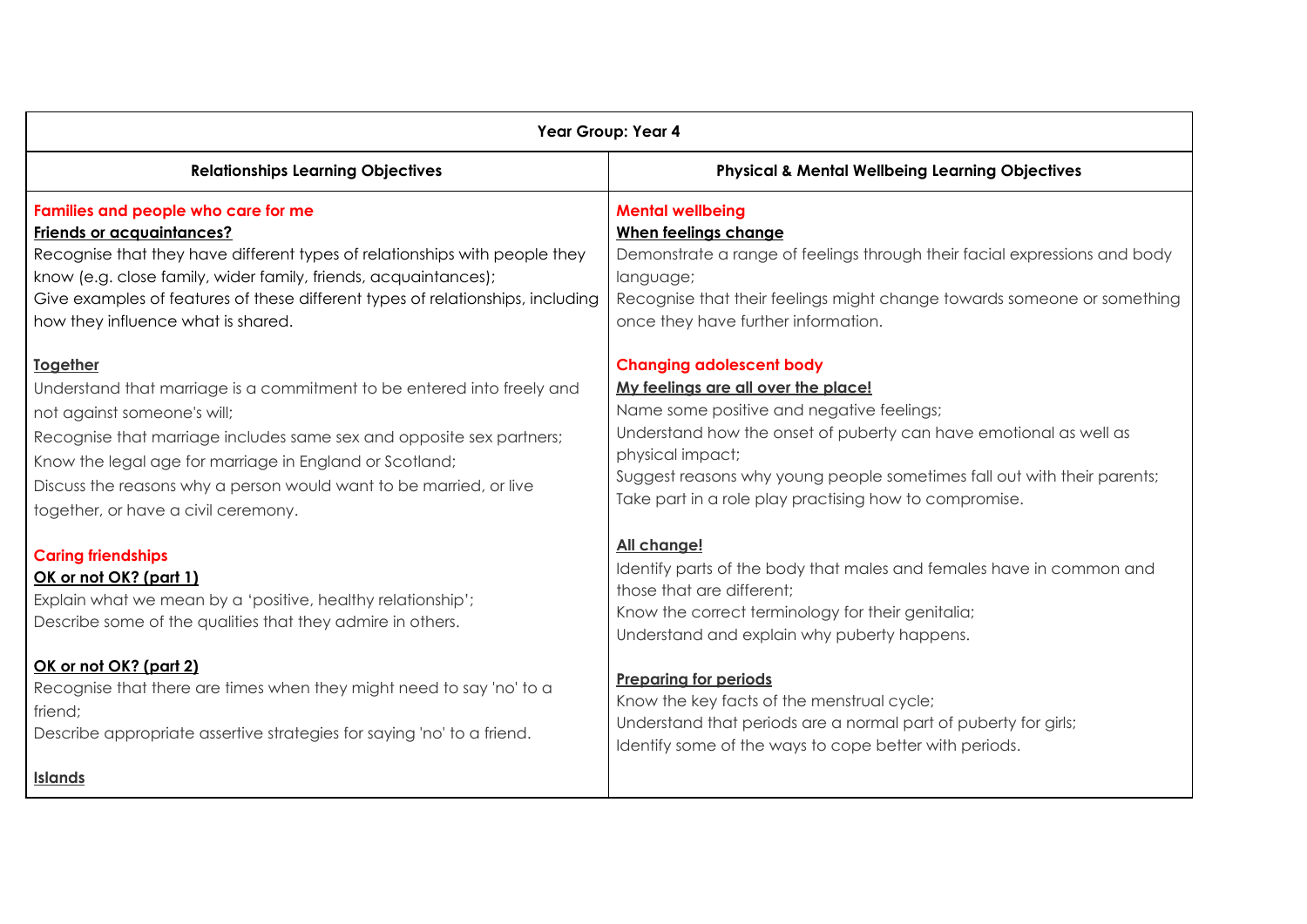Understand that they have the right to protect their personal body space; Recognise how others' non-verbal signals indicate how they feel when people are close to their body space;

Suggest people they can talk to if they feel uncomfortable with other people's actions towards them.

**Keeping ourselves safe**

Describe stages of identifying and managing risk; Suggest people they can ask for help in managing risk.

# **Respectful relationships**

# **Under pressure**

Give examples of strategies to respond to being bullied, including what people can do and say;

Understand and give examples of who or where pressure to behave in an unhealthy, unacceptable or risky way might come from.

# **That is such a stereotype!**

Understand and identify stereotypes, including those promoted in the media.

# **What makes me ME!**

Identify ways in which everyone is unique;

Appreciate their own uniqueness;

Recognise that there are times when they will make the same choices as their friends and times when they will choose differently.

# **Secret or surprise?**

Define the terms 'secret' and 'surprise' and know the difference between a safe and an unsafe secret;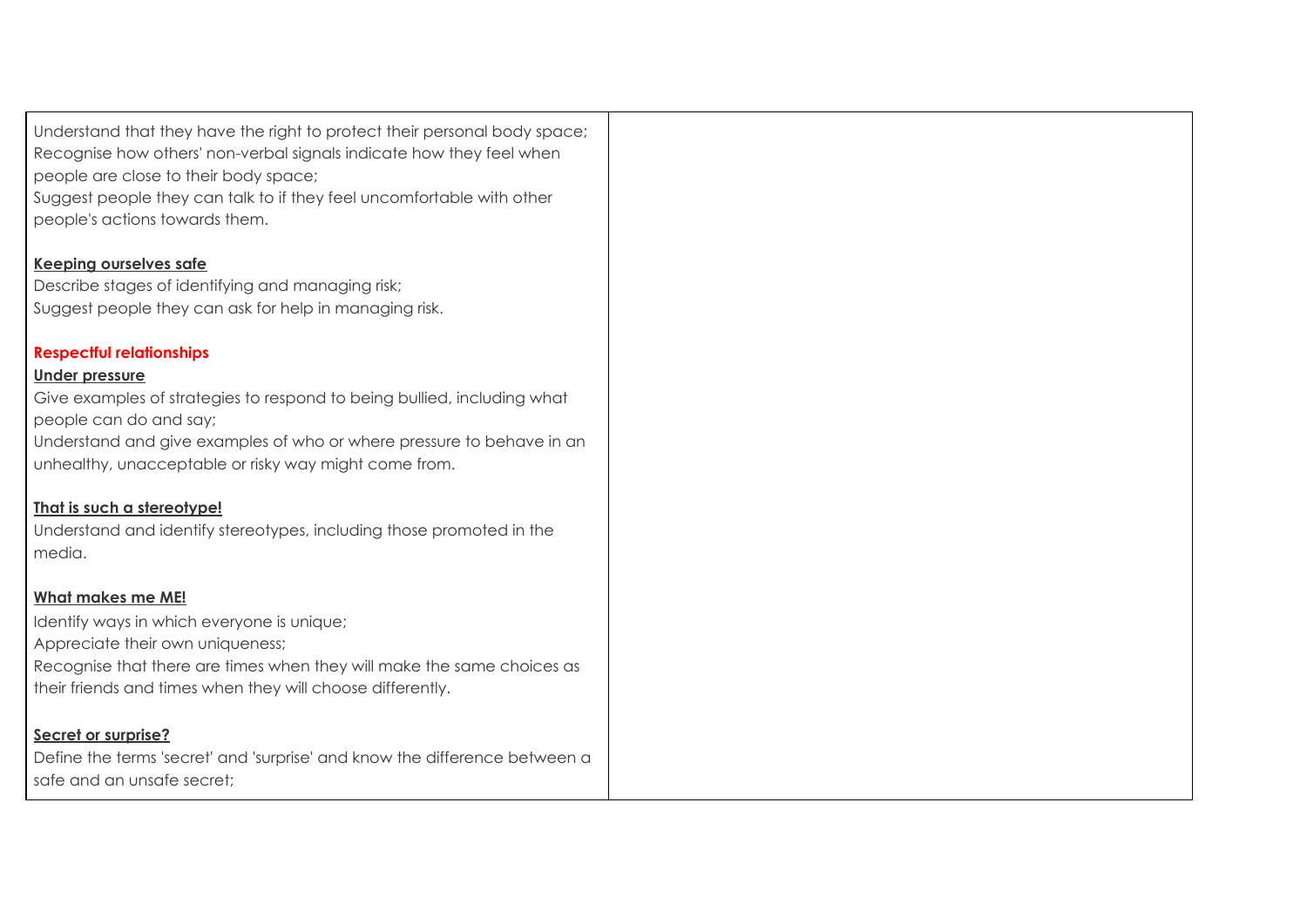Recognise how different surprises and secrets might make them feel; Know who they could ask for help if a secret made them feel uncomfortable or unsafe.

# **Online relationships**

# **Raisin challenge (2)**

Understand that we can be influenced both positively and negatively; Give examples of some of the consequences of behaving in an unacceptable, unhealthy or risky way.

## **Being safe**

#### **Who helps us stay healthy and safe?**

Explain how different people in the school and local community help them stay healthy and safe;

Define what is meant by 'being responsible';

Describe the various responsibilities of those who help them stay healthy and safe;

Suggest ways they can help the people who keep them healthy and safe.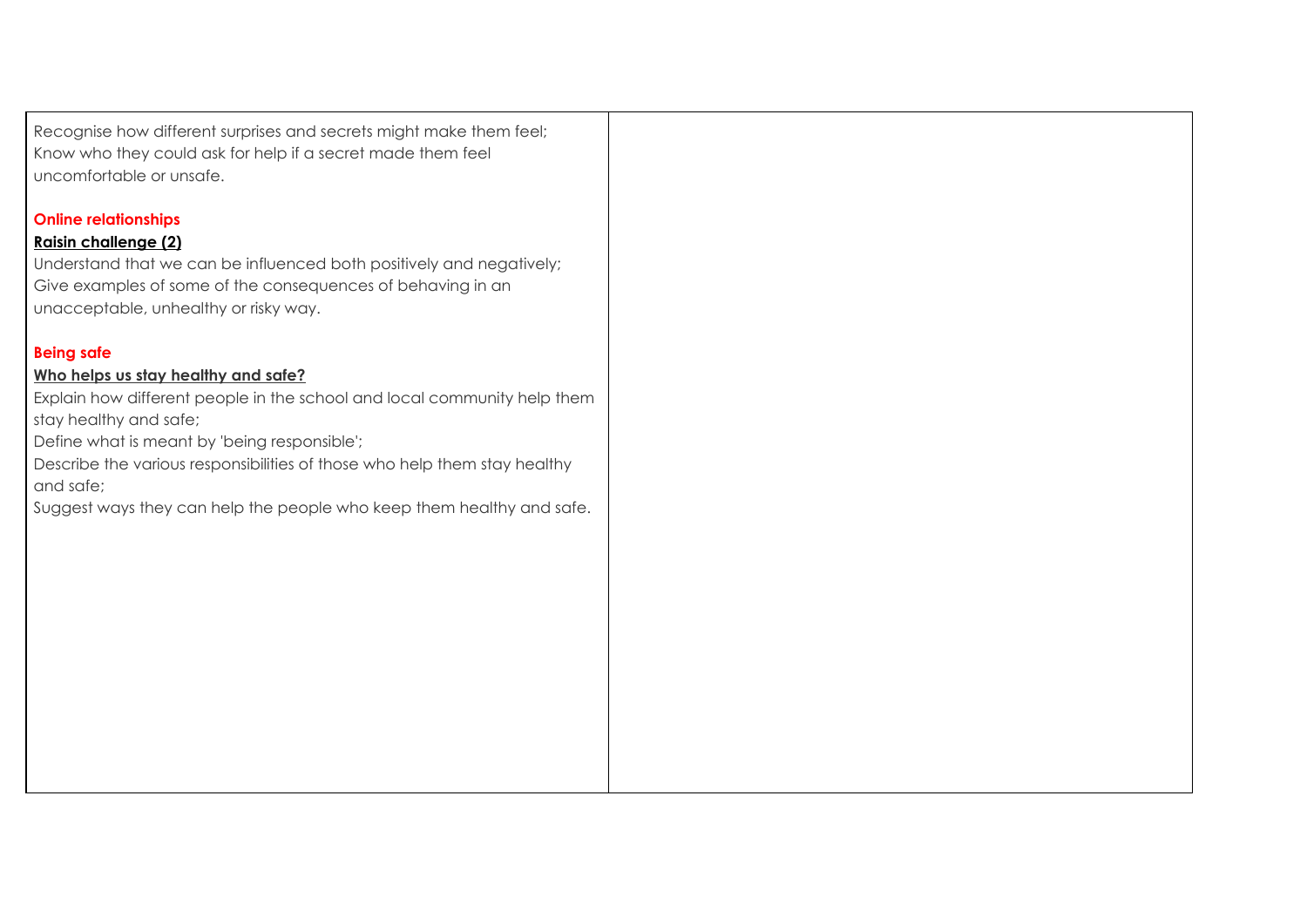| Year Group: Year 5                                                                                                                                                                                                                                                                                                                                                                                                     |                                                                                                                                                                                                                                                                                                                                                       |  |
|------------------------------------------------------------------------------------------------------------------------------------------------------------------------------------------------------------------------------------------------------------------------------------------------------------------------------------------------------------------------------------------------------------------------|-------------------------------------------------------------------------------------------------------------------------------------------------------------------------------------------------------------------------------------------------------------------------------------------------------------------------------------------------------|--|
| <b>Relationships Learning Objectives</b>                                                                                                                                                                                                                                                                                                                                                                               | <b>Physical &amp; Mental Wellbeing Learning Objectives</b>                                                                                                                                                                                                                                                                                            |  |
| <b>Caring friendships</b><br>How good a friend are you?                                                                                                                                                                                                                                                                                                                                                                | <b>Mental wellbeing</b><br>How are they feeling?                                                                                                                                                                                                                                                                                                      |  |
| Demonstrate how to respond to a wide range of feelings in others;<br>Give examples of some key qualities of friendship;<br>Reflect on their own friendship qualities.                                                                                                                                                                                                                                                  | Use a range of words and phrases to describe the intensity of different<br>feelings;<br>Distinguish between good and not so good feelings, using appropriate                                                                                                                                                                                          |  |
| <b>Relationship cake recipe</b><br>Identify what things make a relationship unhealthy;<br>Identify who they could talk to if they needed help.                                                                                                                                                                                                                                                                         | vocabulary to describe these;<br>Explain strategies they can use to build resilience.<br><b>Online relationships (internet safety and harms)</b>                                                                                                                                                                                                      |  |
| <b>Qualities of friendship</b><br>Define some key qualities of friendship;<br>Describe ways of making a friendship last;<br>Explain why friendships sometimes end.                                                                                                                                                                                                                                                     | <b>Star qualities?</b><br>Describe 'star' qualities of celebrities as portrayed by the media;<br>Recognise that the way people are portrayed in the media isn't always an<br>accurate reflection of them in real life;<br>Describe 'star' qualities that 'ordinary' people have.                                                                      |  |
| <b>Respectful relationships</b><br>Is it true?<br>Understand that the information we see online, either text or images, is not<br>always true or accurate;<br>Recognise that some people post things online about themselves that<br>aren't true, sometimes this is so that people will like them;<br>Understand and explain the difference between sex, gender identity,<br>gender expression and sexual orientation. | <b>Changing Adolescent Body</b><br><b>Changing bodies and feelings</b><br>Know the correct words for the external sexual organs;<br>Discuss some of the myths associated with puberty.<br><b>Growing up and changing bodies</b><br>Identify some products that they may need during puberty and why;<br>Know what menstruation is and why it happens. |  |
| Stop, start, stereotypes<br>Recognise that some people can get bullied because of the way they                                                                                                                                                                                                                                                                                                                         | Help! I'm a teenager - get me out of here!<br>Recognise how our body feels when we're relaxed;<br>List some of the ways our body feels when it is nervous or sad;                                                                                                                                                                                     |  |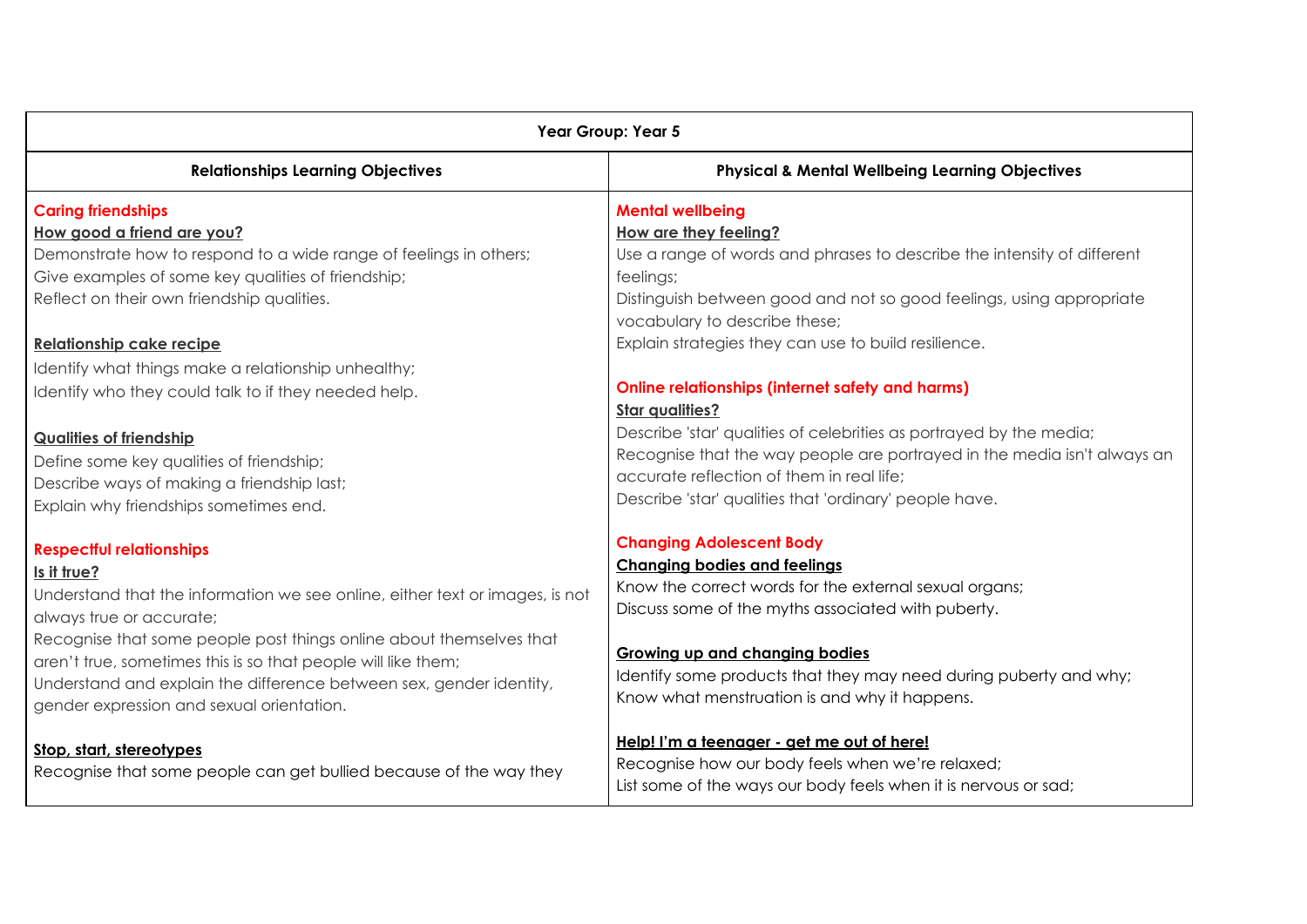| express their gender;<br>Give examples of how bullying behaviours can be stopped.                                                                                                                                                                                                            | Describe and/or demonstrate how to be resilient in order to find someone<br>who will listen to you. |
|----------------------------------------------------------------------------------------------------------------------------------------------------------------------------------------------------------------------------------------------------------------------------------------------|-----------------------------------------------------------------------------------------------------|
| <b>Taking notice of our feelings</b><br>Identify people who can be trusted;<br>Understand what kinds of touch are acceptable or unacceptable;<br>Describe strategies for dealing with situations in which they would feel<br>uncomfortable, particularly in relation to inappropriate touch. |                                                                                                     |
| <b>Being safe</b><br><b>Decision dilemmas</b>                                                                                                                                                                                                                                                |                                                                                                     |
| Recognise which situations are risky;<br>Explore and share their views about decision making when faced with a<br>risky situation;<br>Suggest what someone should do when faced with a risky situation.                                                                                      |                                                                                                     |
| Independence and responsibility<br>Identify people who are responsible for helping them stay healthy and<br>safe;<br>Identify ways that they can help these people.                                                                                                                          |                                                                                                     |
|                                                                                                                                                                                                                                                                                              |                                                                                                     |
|                                                                                                                                                                                                                                                                                              |                                                                                                     |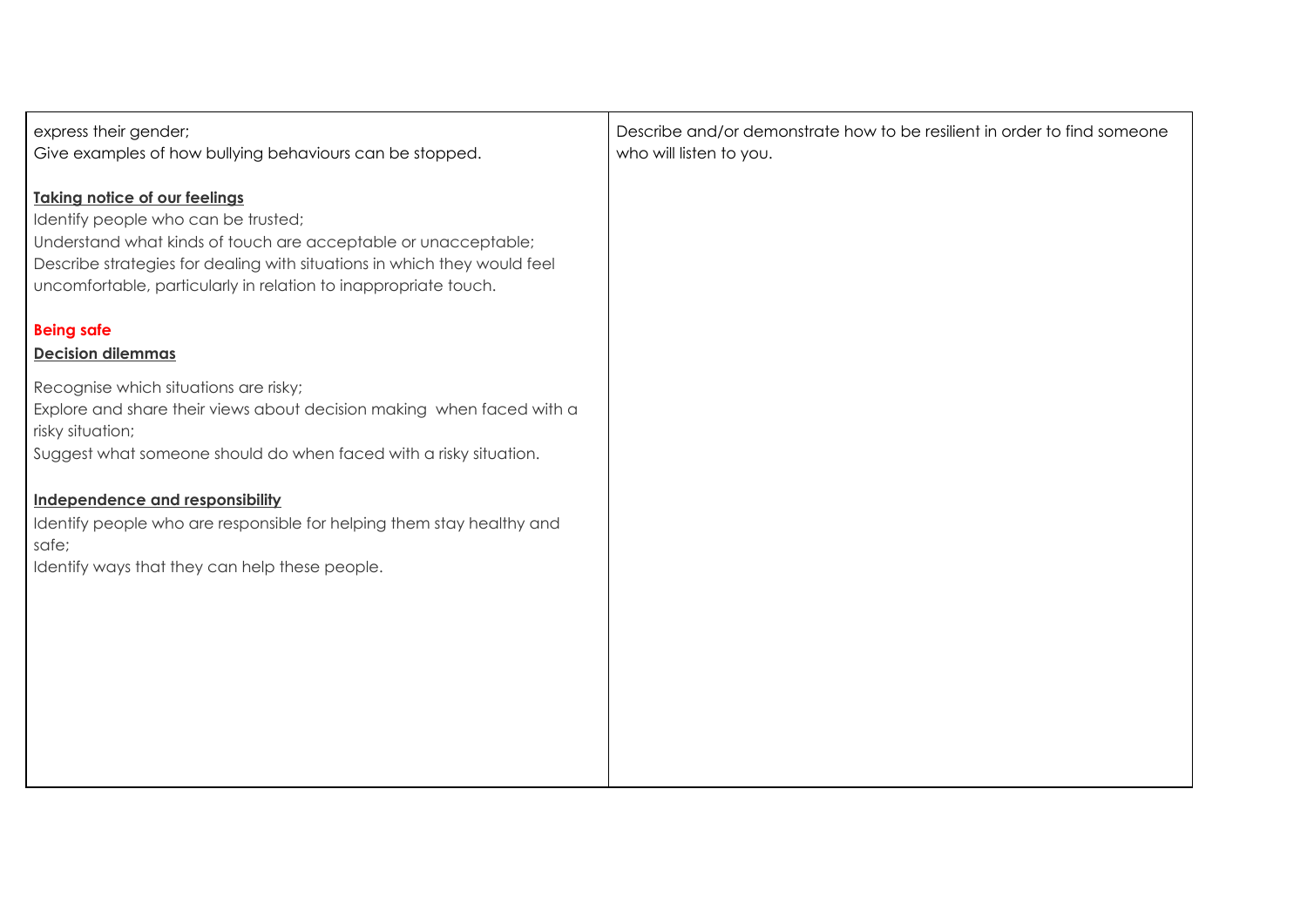| Year Group: Year 6                                                                                                                                                                                                                                                                                                 |                                                                                                                                                                                                                                                                                                   |  |
|--------------------------------------------------------------------------------------------------------------------------------------------------------------------------------------------------------------------------------------------------------------------------------------------------------------------|---------------------------------------------------------------------------------------------------------------------------------------------------------------------------------------------------------------------------------------------------------------------------------------------------|--|
| <b>Relationships Learning Objectives</b>                                                                                                                                                                                                                                                                           | <b>Physical &amp; Mental Wellbeing Learning Objectives</b>                                                                                                                                                                                                                                        |  |
| Families and people who care for me<br>Don't force me<br>Describe ways in which people show their commitment to each other;<br>Know the ages at which a person can marry, depending on whether their<br>parents agree;<br>Understand that everyone has the right to be free to choose who and<br>whether to marry. | <b>Changing adolescent body</b><br><b>Making babies</b><br>Identify the changes that happen through puberty to allow sexual<br>reproduction to occur;<br>Know a variety of ways in which the sperm can fertilise the egg to create a<br>baby;<br>Know the legal age of consent and what it means. |  |
| <b>Advertising friendships!</b><br>Explain the difference between a friend and an acquaintance;<br>Describe qualities of a strong, positive friendship;<br>Describe the benefits of other types of relationship (e.g. neighbour,<br>parent/carer, relative).                                                       | <b>Health and prevention</b><br>What is HIV?<br>Explain how HIV affects the body's immune system;<br>Understand that HIV is difficult to transmit;<br>Know how a person can protect themself from HIV.                                                                                            |  |
| <b>Caring friendships</b><br>Solve the friendship problem<br>Recognise some of the challenges that arise from friendships;<br>Suggest strategies for dealing with such challenges demonstrating the<br>need for respect and an assertive approach.                                                                 |                                                                                                                                                                                                                                                                                                   |  |
| <b>Assertiveness skills</b><br>List some assertive behaviours;<br>Recognise peer influence and pressure;<br>Demonstrate using some assertive behaviours, through role-play, to resist<br>peer influence and pressure.                                                                                              |                                                                                                                                                                                                                                                                                                   |  |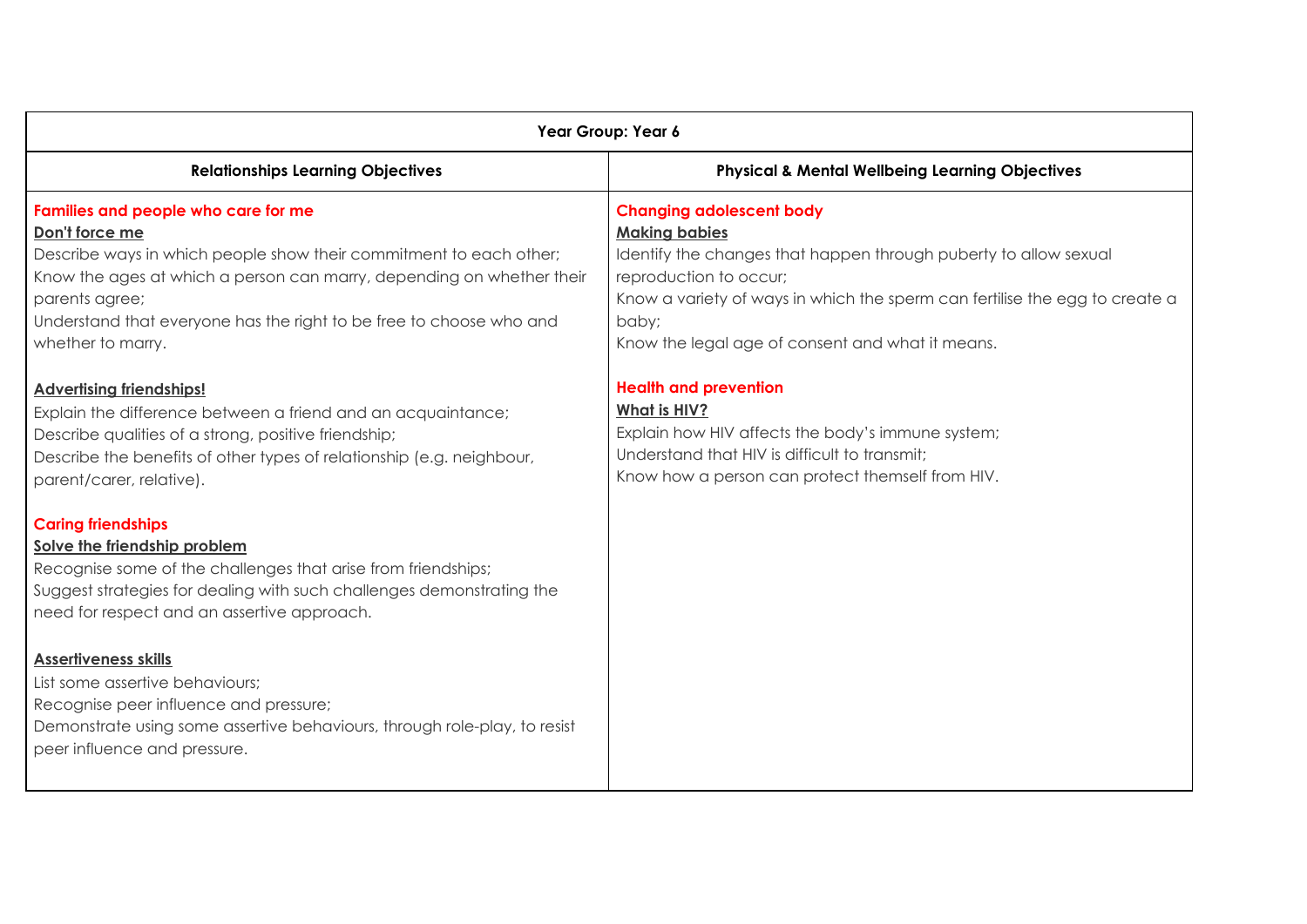#### **OK to be different**

Recognise that bullying and discriminatory behaviour can result from disrespect of people's differences; Suggest strategies for dealing with bullying, as a bystander; Describe positive attributes of their peers.

#### **Respectful relationships**

#### **Acting appropriately**

Recognise that some types of physical contact can produce strong negative feelings; Know that some inappropriate touch is also illegal.

#### **We have more in common than not**

Know that all people are unique but that we have far more in common with each other than what is different about us:

Consider how a bystander can respond to someone being rude, offensive or bullying someone else;

Demonstrate ways of offering support to someone who has been bullied.

#### **Boys will be boys? Challenging gender stereotypes**

Define what is meant by the term stereotype;

Recognise how the media can sometimes reinforce gender stereotypes; Recognise that people fall into a wide range of what is seen as normal; Challenge stereotypical gender portrayals of people.

#### **Fakebook friends**

Know the legal age (and reason behind these) for having a social media account;

Understand why people don't tell the truth and often post only the good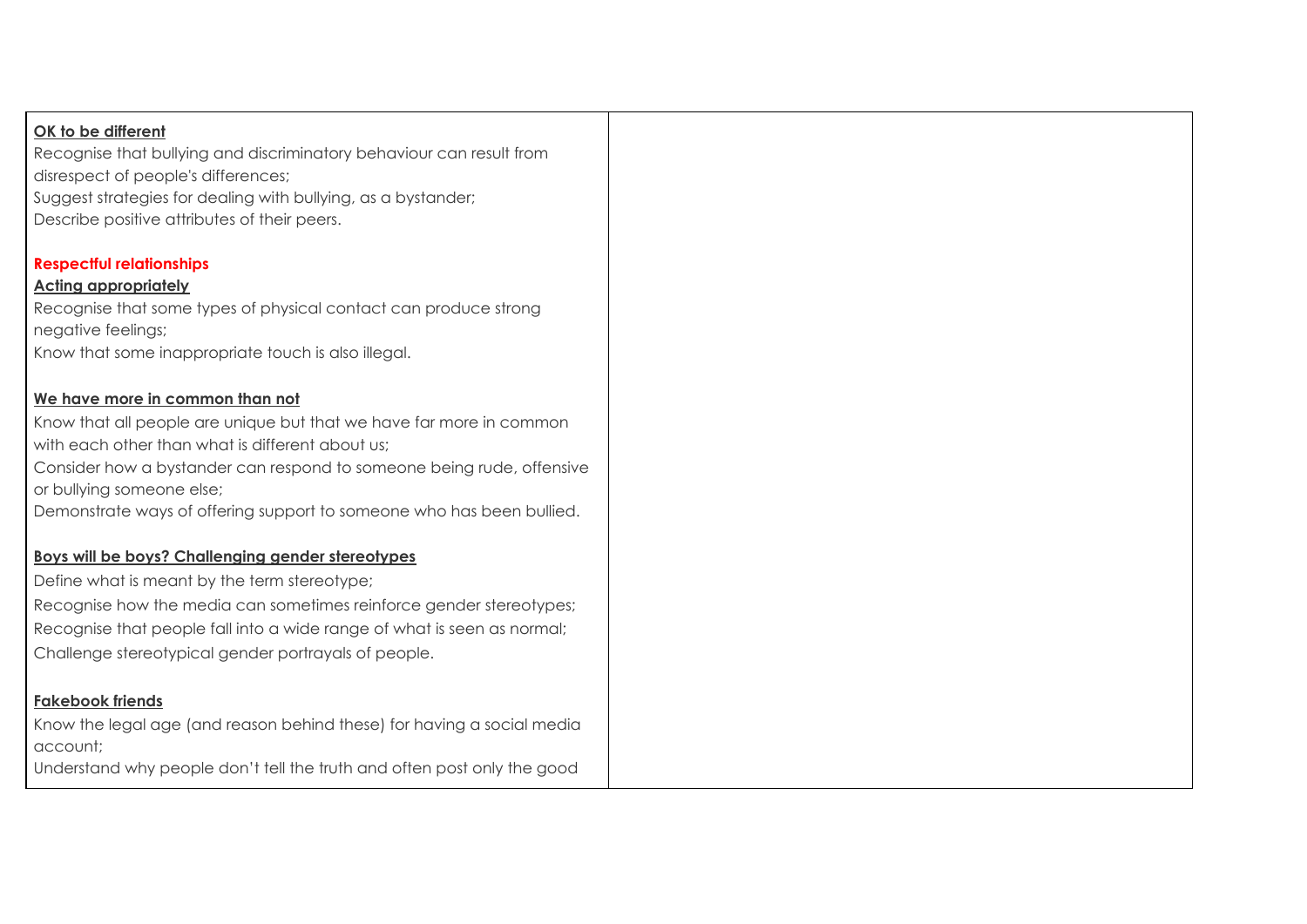| bits about themselves, online;                                             |  |
|----------------------------------------------------------------------------|--|
| Recognise that people's lives are much more balanced in real life, with    |  |
| positives and negatives.                                                   |  |
|                                                                            |  |
| What's the risk? (2)                                                       |  |
| Recognise what risk is;                                                    |  |
| Explain how a risk can be reduced;                                         |  |
| Understand risks related to growing up and explain the need to be aware    |  |
| of these;                                                                  |  |
| Assess a risk to help keep themselves safe.                                |  |
|                                                                            |  |
| I look great!                                                              |  |
| Understand that fame can be short-lived;                                   |  |
| Recognise that photos can be changed to match society's view of perfect;   |  |
| Identify qualities that people have, as well as their looks.               |  |
|                                                                            |  |
| <b>Media manipulation</b>                                                  |  |
| Define what is meant by the term stereotype;                               |  |
| Recognise how the media can sometimes reinforce gender stereotypes;        |  |
| Recognise that people fall into a wide range of what is seen as normal;    |  |
| Challenge stereotypical gender portrayals of people.                       |  |
|                                                                            |  |
| Is this normal?                                                            |  |
| Define the word 'puberty' giving examples of some of the physical and      |  |
| emotional changes associated with it;                                      |  |
| Suggest strategies that would help someone who felt challenged by the      |  |
| changes in puberty;                                                        |  |
| Understand what FGM is and that it is an illegal practice in this country; |  |
| Know where someone could get support if they were concerned about          |  |
|                                                                            |  |